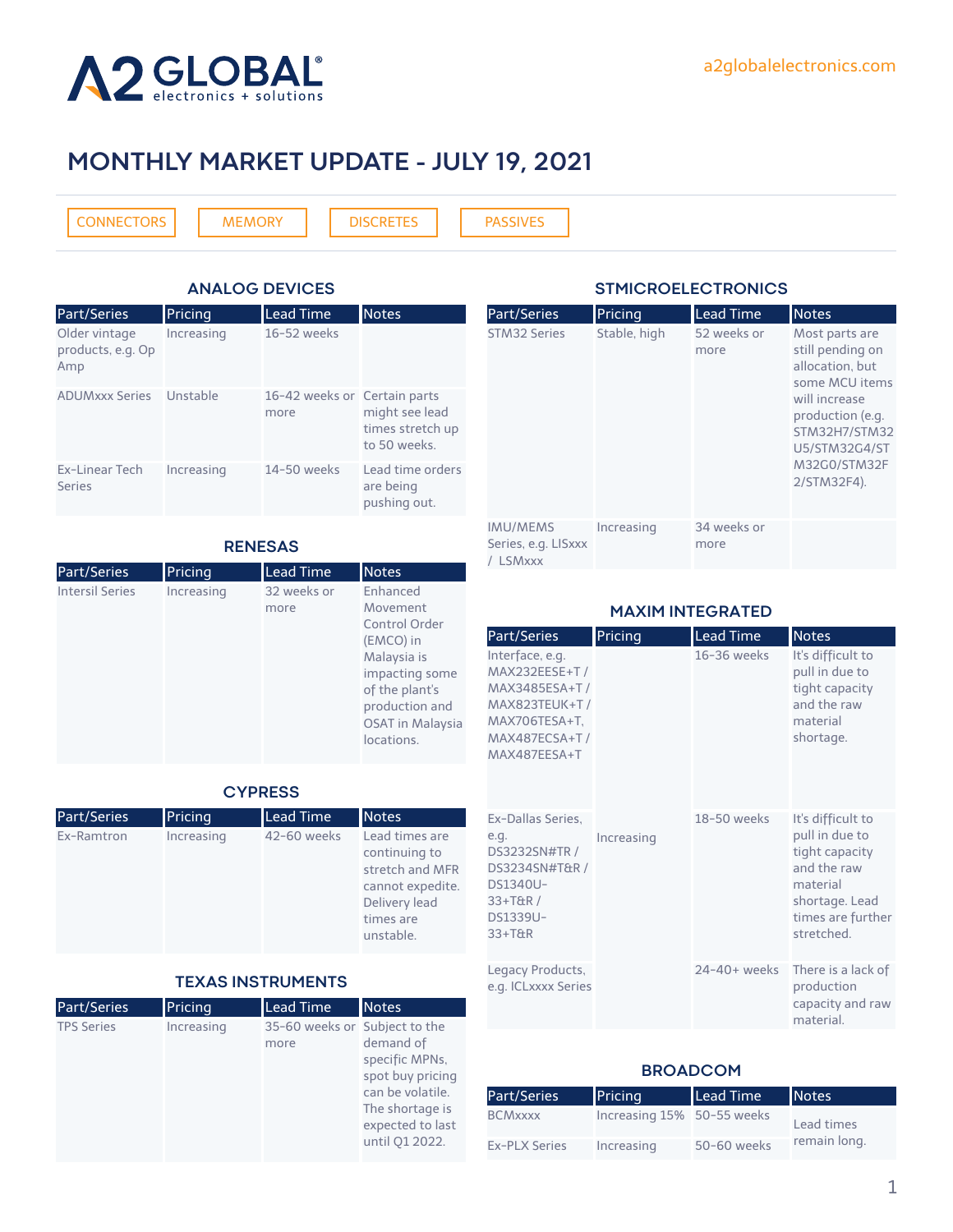<span id="page-1-0"></span>

### **MICROCHIP**

| <b>Part/Series</b>                                                                                      | Pricing    | <b>Lead Time</b>    | <b>Notes</b>                                                                                                                                                              |
|---------------------------------------------------------------------------------------------------------|------------|---------------------|---------------------------------------------------------------------------------------------------------------------------------------------------------------------------|
| Ex-SMSC Series.<br>e.g. LAN8720A,<br>LAN8710A,<br>LAN91C11.<br>USB2514B,<br>USB3320C,<br><b>USB3340</b> |            |                     | There is an<br>insufficient<br>capacity issue<br>from wafer fab<br>for these series.<br>It is difficult to<br>receive a                                                   |
| Ex-Micrel Series.<br>e.g. KSZ8041NL,<br>KSZ8081RNBCA-<br>TR.<br>KSZ9031RNXCA-<br><b>TR</b>              | Increasing | 60 weeks or<br>more | confirmation<br>date for new and<br>existing orders.<br>Spot buy pricing<br>can increase up<br>to 10x. The<br>supply issue is<br>not expected to<br>be solved in<br>2021. |
| <b>Sx-Atmel Series</b>                                                                                  | Increasing | 34-52 or more       |                                                                                                                                                                           |

Part/Series Pricing Lead Time Notes

**ALTERA**

Up to 56 weeks

increasing.

Lead times are stretching. Spot buy pricing for out-of-stock items in market are still high.

EP2 Series 14-60 weeks EP3 Series 46-52 weeks EP4 Series Increasing 42-72 weeks

Increasing

### **NXP / FREESCALE**

| Part/Series                                                                                  | Pricing                                | Lead Time | <b>Notes</b>                                                                                            |
|----------------------------------------------------------------------------------------------|----------------------------------------|-----------|---------------------------------------------------------------------------------------------------------|
| Auto grade 32-bit Increasing<br>MCU, e.g.<br>SPC5606 Series                                  |                                        | 52+ weeks | Deliveries are<br>unstable and<br>delinguent.<br>Prices are not<br>expected to<br>improve this<br>year. |
| Some LPC Series<br>parts<br>32-Bit Arm<br>Cortex MCUs, e.g.<br>FS32K144 &<br>FS32K146 Series | Market spot<br>pricing is<br>adjusting |           | Deliveries are<br>unstable and<br>delinguent.                                                           |

### **XILINX**

| Part/Series                                | Pricing    | <b>Lead Time</b> | <b>Notes</b>                                                                                                                                  |
|--------------------------------------------|------------|------------------|-----------------------------------------------------------------------------------------------------------------------------------------------|
| XC4 & XC5 Series Increasing                |            | 28-30 weeks      | There is<br>insufficient<br>production                                                                                                        |
| XC6S/XC7V/XC7K Increasing<br><b>Series</b> |            | 22-52 weeks      | capacity. MFR is<br>prioritizing<br>allocation to<br>direct customers.<br>The market is not<br>expected to be<br>relieved until<br>next year. |
| XC3/XC9528<br>Series                       | Increasing | 28-30 weeks      |                                                                                                                                               |

### **SILICON LABS**

| Part/Series          | Pricing    | Lead Time     | <b>Notes</b>      |
|----------------------|------------|---------------|-------------------|
| <b>Slxxxx Series</b> | Increasing | $18-65$ weeks | Unable to pull in |
| C8051xxx Series      |            | 35-40 weeks   |                   |

### **CONNECTORS**

MAX II, EPM1/EPM5 Series

### **TE CONNECTIVITY**

Enpirion Series (e.g. ENxxx) Stable 20-30 weeks Lead times are

| Part/Series             | Pricing | <b>Lead Time</b> | <b>Notes</b>                 |
|-------------------------|---------|------------------|------------------------------|
| <b>IM Relays</b>        | Stable  | 43-56 weeks      | Manufacturer is              |
| Automotive parts Stable |         | On allocation    | already in full<br>capacity. |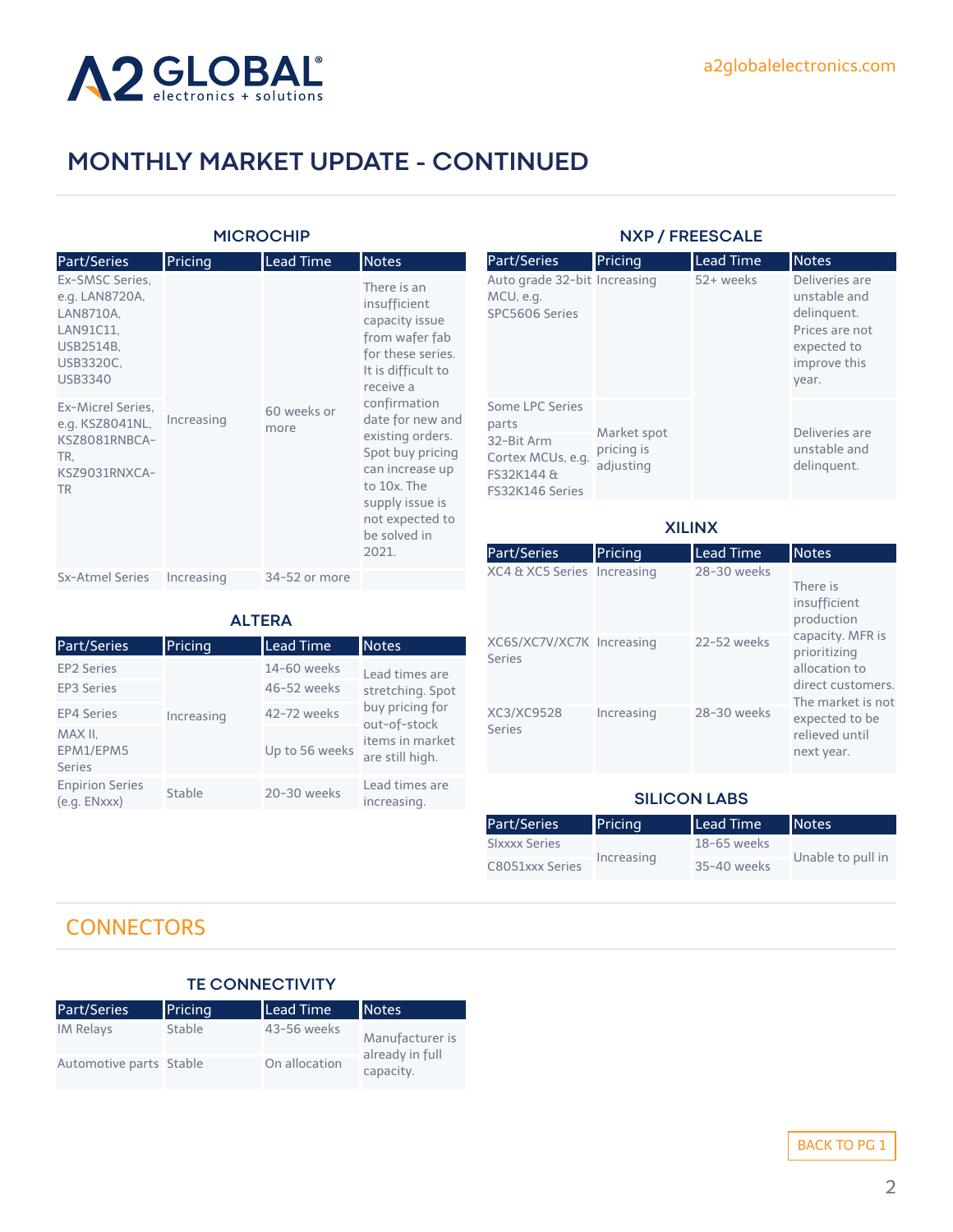<span id="page-2-0"></span>

### **MEMORY**

| <b>MACRONIX</b>                           |                                                                        |                                    | <b>MICRON</b>                         |                                       |                                                |                               |                                            |
|-------------------------------------------|------------------------------------------------------------------------|------------------------------------|---------------------------------------|---------------------------------------|------------------------------------------------|-------------------------------|--------------------------------------------|
| Part/Series                               | Pricing                                                                | Lead Time                          | <b>Notes</b>                          | Part/Series                           | Pricing                                        | <b>Lead Time</b>              | <b>Notes</b>                               |
| NOR Flash -<br>MX25 Series                |                                                                        | 26-32 weeks or<br>more             | These parts are                       | DDR <sub>3</sub>                      | Increasing                                     | 24-32 weeks                   |                                            |
|                                           |                                                                        |                                    | on allocation.<br>Prices are          | DDR4                                  | Increasing                                     | 32-40 weeks                   |                                            |
|                                           |                                                                        | increasing due to<br>market demand | MT25 Series (NOR Increasing<br>Flash) |                                       | 26-47 weeks                                    | Prices are<br>improving. Lead |                                            |
| Increasing<br>NAND Flash -<br>MX29 Series | 26 weeks or<br>and long lead<br>times. The<br>more<br>situation is not |                                    |                                       |                                       | times are longer<br>for high density<br>parts. |                               |                                            |
|                                           |                                                                        | expected to<br>recover this year.  |                                       | MT28 Series (NOR Increasing<br>Flash) |                                                | 26-51 weeks                   | Prices are<br>improving.                   |
|                                           |                                                                        |                                    |                                       |                                       |                                                |                               |                                            |
| <b>WINBOND</b>                            |                                                                        |                                    |                                       |                                       | <b>ISSI</b>                                    |                               |                                            |
|                                           |                                                                        |                                    |                                       | Part/Series                           | Pricing                                        | Lead Time                     | <b>Notes</b>                               |
| Part/Series<br>NOR Flash - W25            | Pricing<br>Stable                                                      | Lead Time<br>22-31 weeks or        | <b>Notes</b><br>32M & 64M on          | <b>DRAM/IS4 Series</b>                | Increasing                                     | 14-24 weeks                   | <b>Expecting price</b><br>increases in Q3. |

NOR Flash, IS25 / IS26 Series

### **DISCRETES**

Series

| <b>VISHAY</b>                                       |            |                                   | <b>INFINEON</b>                                     |                                                                                                          |            |                        |                                                                               |
|-----------------------------------------------------|------------|-----------------------------------|-----------------------------------------------------|----------------------------------------------------------------------------------------------------------|------------|------------------------|-------------------------------------------------------------------------------|
| Part/Series                                         | Pricing    | <b>Lead Time</b>                  | <b>Notes</b>                                        | <b>Part/Series</b>                                                                                       | Pricing    | Lead Time              | <b>Notes</b>                                                                  |
| Ex-Siliconix,<br>SIxxxx / SQxxxx /<br>2Nxxxx Series | Increasing | 52-62 weeks or The market<br>more | remains in<br>shortage for<br>MOSFET <sub>s</sub> . | MOSFET BSSxxx / Increasing<br>Motor Controller<br>BTNxxx / Power<br>Switch IC BTSxxx<br>/ PMIC TL Series |            | 34-52 weeks or<br>more | Shortage and<br>lead times are<br>worsening,<br>especially on<br>product from |
| Infrared Emitters, Increasing<br><b>TSAL Series</b> |            | 27-30 weeks or<br>more            |                                                     |                                                                                                          |            |                        | Malaysia due to                                                               |
|                                                     |            |                                   |                                                     | <b>IR Series</b>                                                                                         | Increasing | 30-52 weeks            | EMCO.                                                                         |

### **ON SEMICONDUCTOR**

more

allocation

| Part/Series                   | Pricing    | <b>Lead Time</b>                | Notes                                                                             |
|-------------------------------|------------|---------------------------------|-----------------------------------------------------------------------------------|
| Ex-Fairchild<br><b>Series</b> | Increasing | Up to 54 weeks There is         | insufficient<br>capacity and<br>market pricing is<br>subject to<br>market demand. |
| Ex-Aptina Series Increasing   |            | 47-52 weeks or There is<br>more | insufficient<br>capacity.                                                         |

### **LITTELFUSE**

40 weeks or more

Hard to support

| Part/Series                 | Pricing | <b>Lead Time</b>       | <b>Notes</b>      |
|-----------------------------|---------|------------------------|-------------------|
| TVS & ESD Series Increasing |         | 35-50 week or<br>more  | Lead times are    |
| Fuse & PTC Fuse             | Stable  | 14-30 weeks            | increasing due to |
| Thyristors &<br>Varistors   | Stable  | 35-50 weeks or<br>more | capacity issues.  |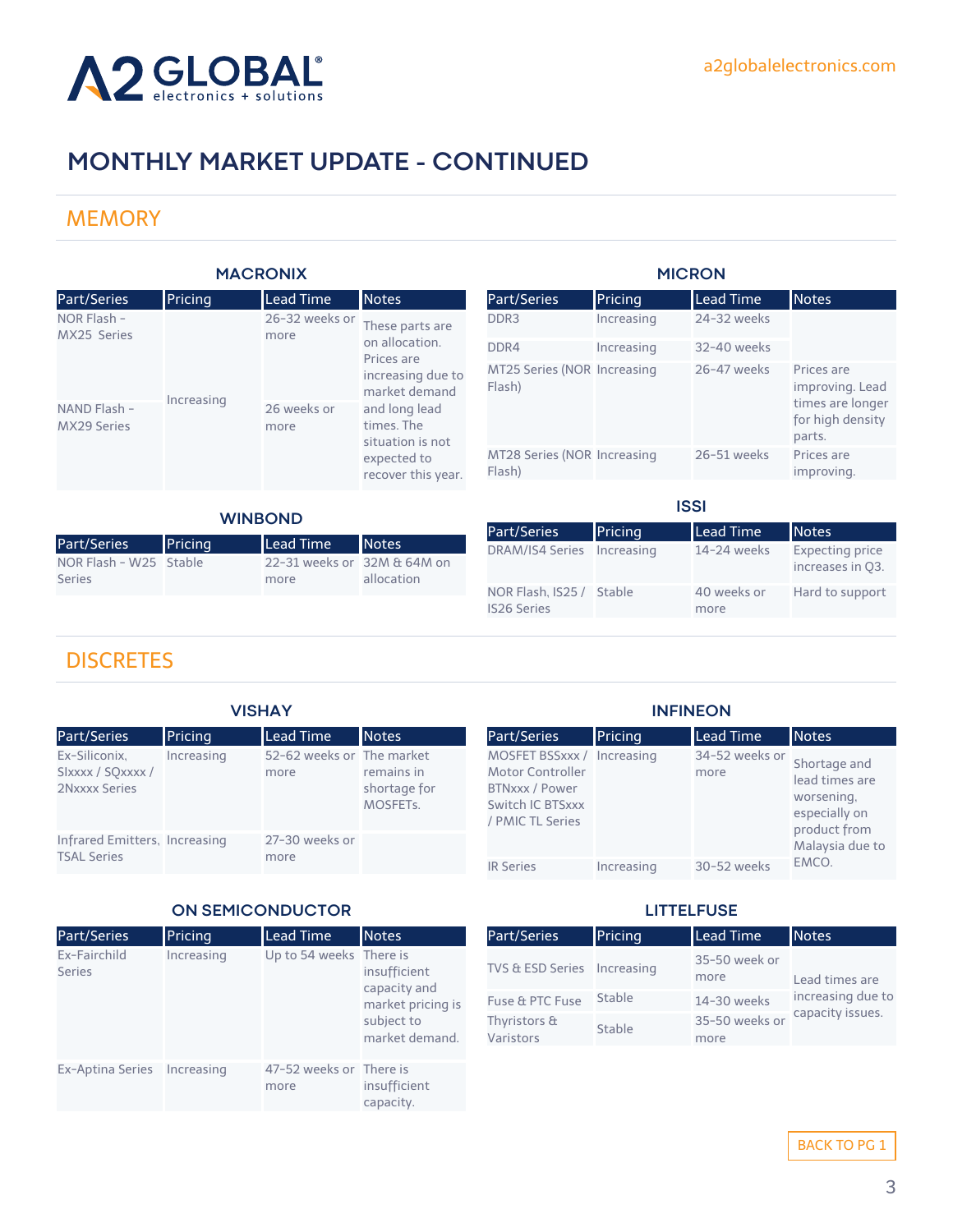<span id="page-3-0"></span>

### PASSIVES

### **TAIYO YUDEN**

| Part/Series                | Pricing    | <b>Lead Time</b>    | <b>Notes</b>                                                                                                                                                                                                                                                                                                                                                                                    |
|----------------------------|------------|---------------------|-------------------------------------------------------------------------------------------------------------------------------------------------------------------------------------------------------------------------------------------------------------------------------------------------------------------------------------------------------------------------------------------------|
| High capacitance<br>MLCCs  | Increasing | <b>Fxtended</b>     | Taiyo Yuden<br>partially resumed<br>its Malaysian fab<br>operations on<br>June 14 and<br>activated 60% of<br>its work force in<br>accordance with<br>domestic<br>requlations,<br>gradually<br>ramping up its<br>domestic<br>capacity<br>utilization rate to<br>80%. However,<br>given the<br>extension of<br>MCO 3.0 through<br>July, Taiyo<br>Yuden's capacity<br>will be further<br>affected. |
| Standard MLCCs             |            | 24-28 weeks         | Certain shortage<br>parts have lead<br>times of 40<br>weeks or more.                                                                                                                                                                                                                                                                                                                            |
| Automotive<br><b>MLCCs</b> |            | 40 weeks or<br>more | Subject to<br>confirmation                                                                                                                                                                                                                                                                                                                                                                      |

### **SAMSUNG ELECTRO-MECHANICS**

| Part/Series      | Pricing    | Lead Time   | <b>Notes</b>      |
|------------------|------------|-------------|-------------------|
| Large cap sizes, | Increasing | 20 weeks or | These parts are   |
| $1206 -$         |            | more        | on allocation due |
| 106/475/476/107  |            |             | to limited        |
|                  |            |             | capacity.         |

### **MURATA**

| Part/Series                                                                              | Pricing    | <b>Lead Time</b>    | <b>Notes</b>                                                        |
|------------------------------------------------------------------------------------------|------------|---------------------|---------------------------------------------------------------------|
| <b>Standard MLCCs</b>                                                                    | Increasing | 20-24 weeks         | <b>Dielectric</b><br>materials (C8 C7<br>D7 Z7) are in<br>shortage. |
| Automotive<br>MLCCs, especially<br>for high<br>capacitance e.g.<br>226, 475, 476,<br>107 | Increasing | 24 weeks or<br>more | On allocation                                                       |
| <b>Ferrite Beads</b><br><b>BLM Series</b>                                                | Increasing | $20-24$ weeks       | Raw material is<br>in shortage.                                     |

**TDK**

| Part/Series                                                                        | Pricing  | <b>Lead Time</b> | <b>Notes</b>                                                                   |
|------------------------------------------------------------------------------------|----------|------------------|--------------------------------------------------------------------------------|
| Standard MLCCs                                                                     | Unstable | 20-24 weeks      | Parts using<br>dielectric X7T<br>that are in<br>shortage are on<br>allocation. |
| Inductors/Ferrite<br>Beads/Filters,<br>MMZ/MPZ/MLZ<br><b>Series</b>                |          | 16-28 weeks      | In shortage                                                                    |
| Automotive<br>parts, e.g.<br>MLF2012                                               |          | 20-24 weeks      | Due to a capacity                                                              |
| Automotive<br>parts, Cap Size<br>0805/1206/1210<br>with capacitance<br>475;106;225 |          | On allocation    | issue, these parts<br>are subject to<br>confirmation and<br>are on allocation. |
| ACT, ADL, CLF<br>(with suffix D)                                                   |          | 16-24 weeks      | In shortage                                                                    |

BACK TO PG 1

| Part/Series                                                                | Pricing    | <b>Lead Time</b>                  | <b>Notes</b>                                                    |
|----------------------------------------------------------------------------|------------|-----------------------------------|-----------------------------------------------------------------|
| Common MLCCs                                                               | Stable     | 10-12 weeks                       | Certain shortage<br>parts have lead<br>times of 20-24<br>weeks. |
| Resistors with<br>COO Taiwan                                               | Increasing | 20-32 weeks                       | In shortage                                                     |
| Resistors with<br>production in<br>Malaysia, e.g. RT,<br>AT, RE, PE Series | Increasing | 20-24 weeks or MFR is not<br>more | accepting some<br>new orders with<br>high capacitance.          |

### **VISHAY**

| Part/Series             | Pricing    | <b>Lead Time</b> | <b>Notes</b> |
|-------------------------|------------|------------------|--------------|
| Resistors.              | Increasing | 23-52 weeks      | In shortage  |
| <b>TNPUxxx Series,</b>  |            |                  |              |
| <b>CRHV xxx Series,</b> |            |                  |              |
| <b>NOMCTxxx Series</b>  |            |                  |              |